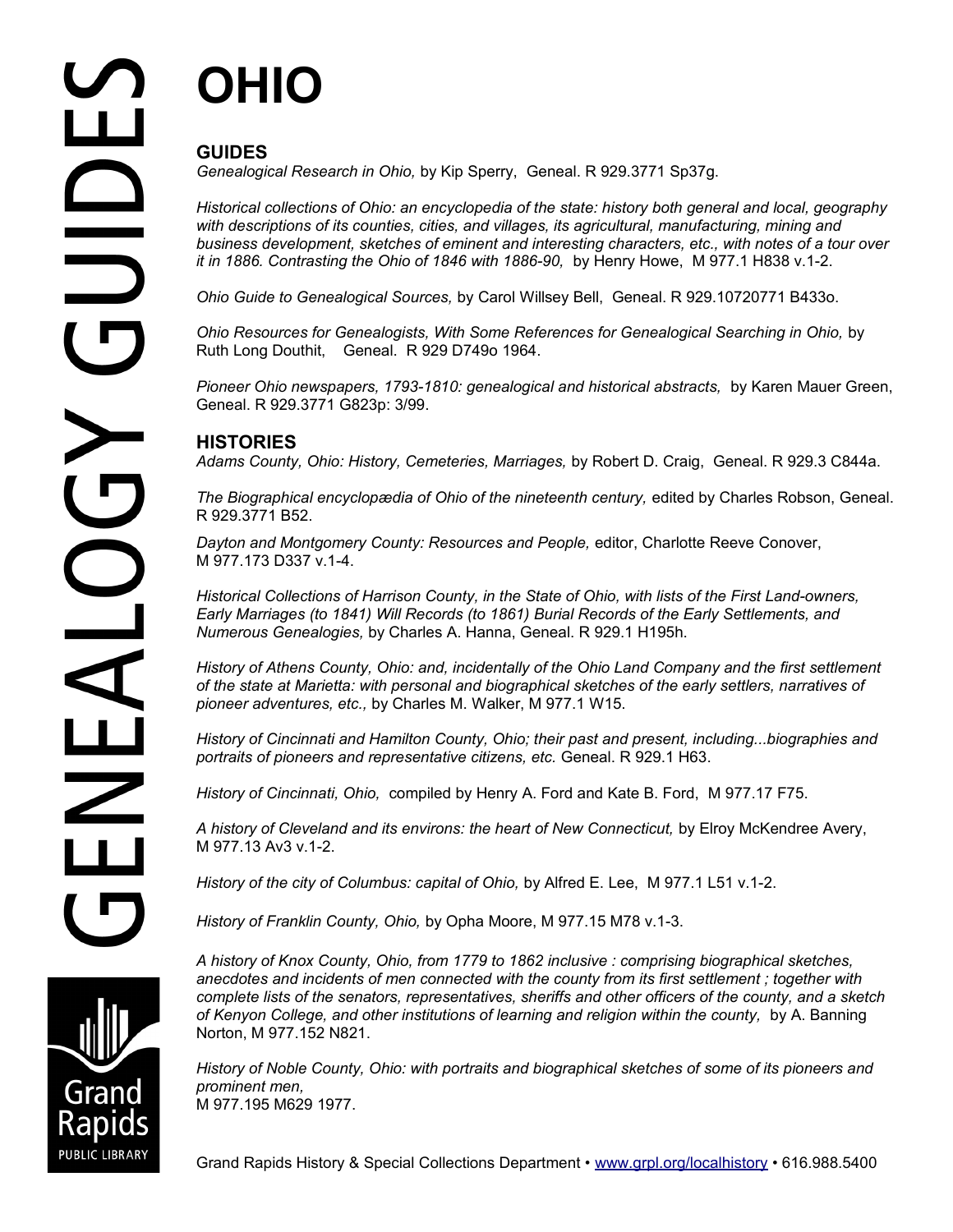*History of north central Ohio: embracing Richland, Ashland, Wayne, Medina, Lorain, Huron and Knox counties,* by William A. Duff. M 977.1 D87 v.1-3.

*History of Ohio*, by Charles B. Galbreath, Geneal. R 977.1 G13h v.1-5.

*History of Portage County, Ohio: containing a history of the county, its townships, towns, villages, schools, churches, industries, etc; portraits of early settlers and prominent men; biographies; history of the Northwest territory; history of Ohio; statistical and miscellaneous matter, etc.,* by Robert C. Brown, M 977.1 H62.

*A history of Scioto County, Ohio: together with a pioneer record of Southern Ohio,* by Nelson W. Evans, M 977.187 Ev16.

*History of Summit County: with an outline sketch of Ohi*o, edited by William Henry Perrin, M 977.1 P42.

*History of Trumbull and Mahoning counties: with illustrations and biographical sketches,* Geneal. R 977.138 H629.

*History of Wayne county, Ohio: from the days of the pioneers and the first settlers to the present time,* by Ben Douglass, M 977.16 D74.

*Memoirs of Lucas County and the city of Toledo, from the earliest historical times down to the present, including a genealogical and biographical record of representative families*, by Harvey Scribner, Geneal. R 977.112 Scr31m v.1, v.2.

*Oberlin colony: the story of a century,* by Wilbur H. Phillips, M 977.1 P54.

*Ohio Valley Genealogies, Relating Chiefly to Families in Harrison, Belmont and Jefferson Counties,Ohio, and Washington, Westmoreland, and Fayette Counties, Pennsylvania,* by Charles A. Hanna, Geneal. R 929.3771 H195o 1968:3/99.

*The past and present of Mill Creek Valley: being a collection of historical and descriptive sketches of that part of Hamilton County, Ohio, containing facts, incidents and anecdotes illustrating the toils and privations, as well as the manners and customs of the early settlers,* by Henry Teeotr, Geneal. R 977.177 T229p.

*Pioneer history of Medina County,* by N.B. Northrop, M 977.135 N818.

*A portrait and biographical record of Portage and Summit counties, Ohio: containing biographical sketches of many prominent and representative citizens, together with portraits and biographies of all the presidents of the United States, and biographies of the governors of Ohio,* M 977.13 P83.

*Ripley, Ohio: its history and families,* Ripley Sesquicentennial Historical Committee, Geneal. R 929.1 Se72r.

*A standard history of Stark County, Ohio: an authentic narrative of the past, with particular attention to the modern era in the commercial, industrial, civic and social development: a chronicle of the people, with family lineage and memoirs,* by John H. Lehman, M 977.1 L52 v.1-2.

*The Stark County Story, as told in radio broadcasts and prepared as a Stark County history, with bibliography and index,* by Edward T. Heald, Geneal. R 977.162 H347s v.4 pt.2.

*Stories of Guernsey County, Ohio: history of an average Ohio county,* by William G. Wolfe, M 977.192 W832.

*Story of the Maumee Valley, Toledo, and the Sandusky region,* by Charles Sumner Van Tassel, M 977.1 V368 v.1-4.

*Toledo and Lucas County, Ohio, 1623-1923,* edited by John M. Killits, M 977.11 K55 v.1-3.

#### **ATLASES AND LAND RECORDS**

*Caldwell's Atlas of Wayne Co. and of the city of Wooster, Ohio,* from actual surveys by and under the direction of J. A. Caldwell, M 912.77161 C127c 1974.

Grand Rapids History & Special Collections Department • [www.grpl.org/localhistory](http://www.grpl.org/localhistory) • 616.988.5400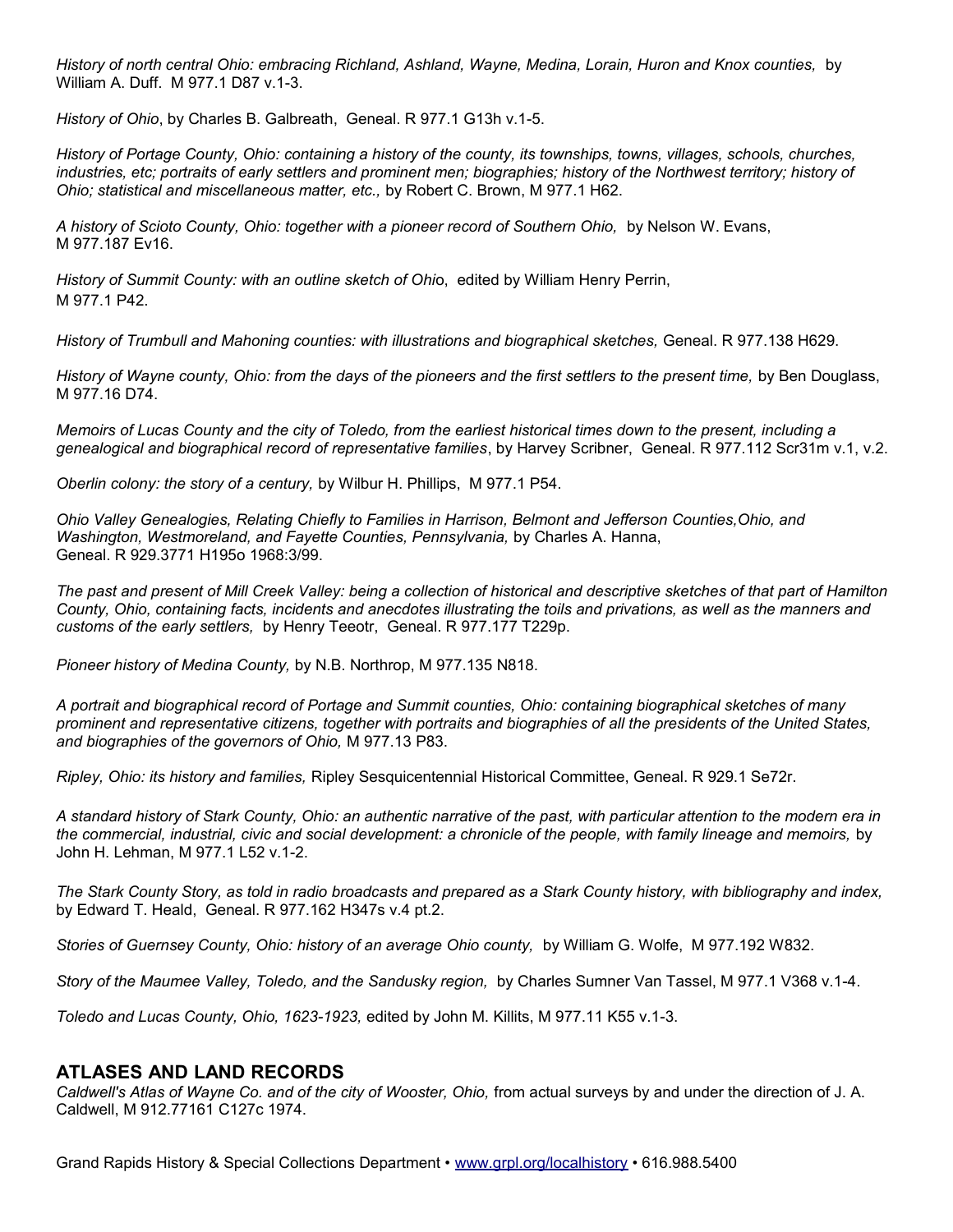*Early Ohio Settlers: Purchasers of Land in Southeastern Ohio, 1800-1840,* compiled by Ellen T. Berry & David A. Berry, Geneal. R 929.37719 B459e.

*Family maps of Allen County, Ohio: with homesteads, roads, waterways, towns, cemeteries, railroads, and more,* by Gregory A. Boyd, Geneal. R 929.377142 B692f.

*Family maps of Auglaize County, Ohio: with homesteads, roads, waterways, towns, cemeteries, railroads, and more,* by Gregory A. Boyd, Geneal. R 929.377143 B692f.

*Family maps of Coshocton County, Ohio: with homesteads, roads, waterways, towns, cemeteries, railroads, and more,* by Gregory A. Boyd, Geneal. R 929.377165 B692f.

*Family maps of Guernsey County, Ohio: with homesteads, roads, waterways, towns, cemeteries, railroads, and more,* by Gregory Boyd, Geneal. R 929.377192 B692f.

*Family maps of Hancock County, Ohio: with homesteads, roads, waterways, towns, cemeteries, railroads, and more,* by Gregory A. Boyd, Geneal. R 929.377119 B692f.

*Family maps of Noble County, Ohio: with homesteads, roads, waterways, towns, cemeteries, railroads, and mor*e, by Gregory A. Boyd, Geneal. R 929.377195 B692f.

*Family maps of Putnam County, Ohio: with homesteads, roads, waterways, towns, cemeteries, railroads, and more,* by Gregory A. Boyd, Geneal. R 929.377118 B692f.

*Family maps of Sandusky County, Ohio : with homesteads, roads, waterways, towns, cemeteries, railroads, and more,* by Gregory A. Boyd, Geneal. R 929.3771214 B692f.

*Family maps of Wyandot County, Ohio : with homesteads, roads, waterways, towns, cemeteries, railroads, and more,* by Gregory A. Boyd, Geneal. R 929.377 B692f.

#### **INDEXES**

*1850 census, Highland County, Ohio,* Southern Ohio Genealogical Society, Geneal. R 312.09771845 1850 So88.

*A Biographical record of Clark county, Ohio,* M 920.0771 B52.

*Census Index,* editors Ronald Vern Jackson, Gary Ronald Teeples, Geneal. R 312.09771 1820 J137o.

*Centennial register, 1892-1992: Society history & lineages of past and present members,* compiled by the Western Reserve Society, Sons of the American Revolution, Geneal. R 929.3771 So59c : 9/94.

*Cleveland newspaper index to marriages and deaths (1818-1876),* compiled by Kenneth E. Stafford, Geneal. R 929.377132 C599.

*Common Pleas Court records of Highland County, Ohio, 1805-1860* compiled by David N. McBride and Jane N. McBride, Geneal. R 929.3771845 M122c.

*The early Highland County, Ohio adult inhabitants (1806-1821)* compiled by Adrian E. Roberts and Sharlee R. West, Geneal. R 929.3771845 R541e 1806-1821.

*Early marriages, Paulding County, Ohio, 1839-1902,* completed 1989 by Ray E. Keck, Geneal. R 929.377117 K234e.

*Early Ohio census records,* edited by Ronald Vern Jackson, G. Ronald Teeples, and David Schaifermeyer, Geneal. R 312.09771 1800 J137e

*Early Ohio settlers: purchasers of land in east and east central Ohio, 1800-1840, compiled by Ellen Thomas Berry &* David A. Berry, Geneal. R 929.37716 B459ee.

*Early Ohio settlers: purchasers of land in southeastern Ohio, 1800-1840*, compiled by Ellen T. Berry & David A. Berry, Geneal. R 929.37719 B459e.

*Early Ohio tax records,* compiled by Esther Weygandt Powell, Geneal. R 929.3771 R871e: 8/95.